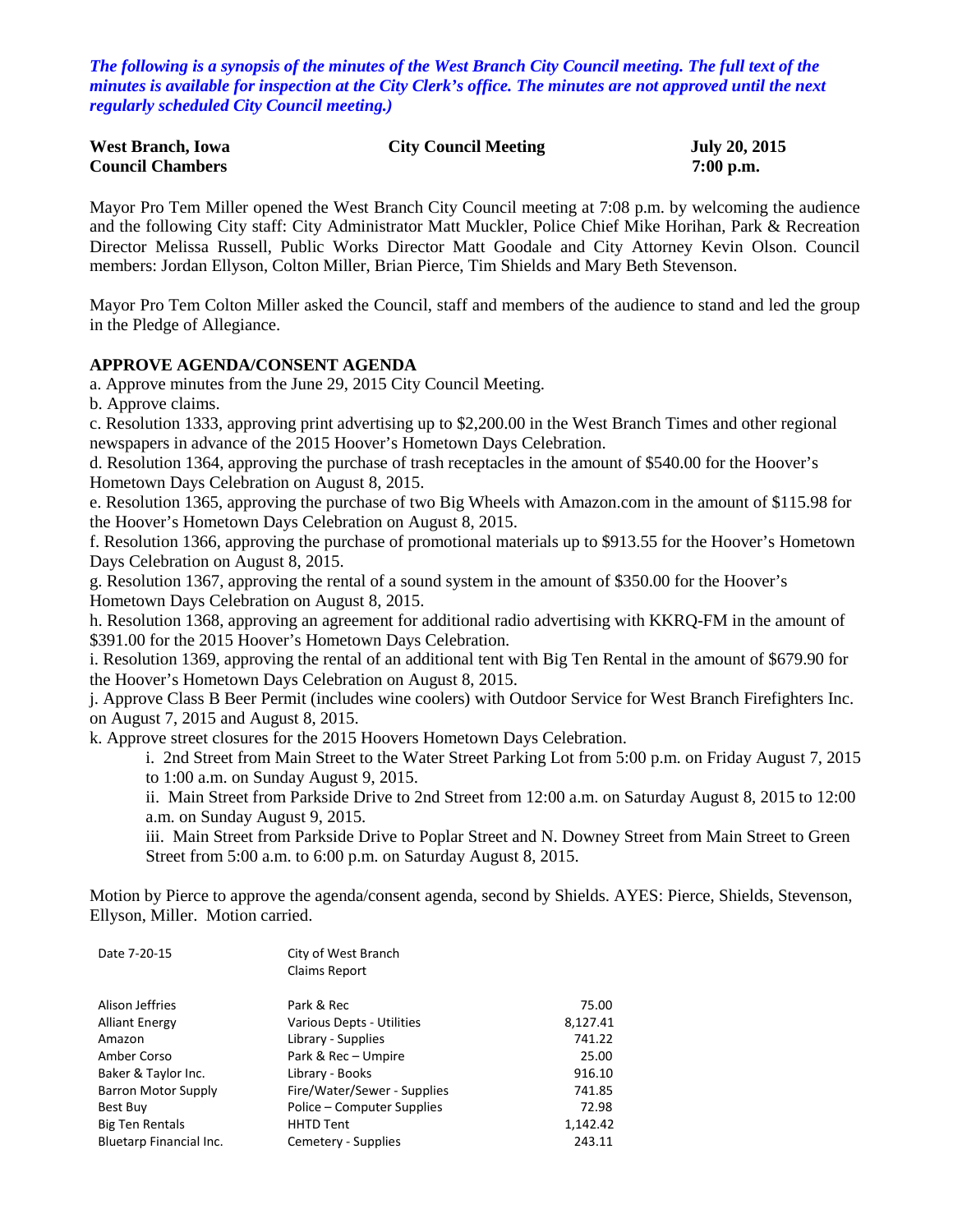| BP Amoco                                              | Fire/Streets - Fuel                                   | 313.32         |
|-------------------------------------------------------|-------------------------------------------------------|----------------|
| Brick, Leslie                                         | Admin - Reimb For Mileage                             | 8.90           |
| <b>Brush and Barrel</b>                               | Park & Rec - Summer Camp                              | 390.00         |
| <b>CCEDCO</b>                                         | Eco Devo - FY16 Dues                                  | 6,223.00       |
| Cedar Co. Sheriff's Office                            | Police – Service Fees                                 | 169.49         |
| <b>Cedar County Auditor</b>                           | Solid Waste - FY16 Assessment                         | 14,331.78      |
| <b>Cedar County Cooperative</b>                       | Fire – Diesel Fuel                                    | 391.44         |
| <b>Cedar County Engineer</b>                          | Streets - Rock                                        | 1,845.87       |
| Cedar County Recorder                                 | Legal - Recorded Documents                            | 116.00         |
| Cedar Rapids Photo Copy, Inc.                         | Library - Copies                                      | 76.12          |
| Centurion Technologies, Inc.                          | Library - Smartshield                                 | 92.00          |
| City of Tipton Rec Department                         | Park & Rec - Daycamp                                  | 136.00         |
| Coleman Fenner                                        | Park & Rec - Umpire                                   | 25.00          |
| Coralville Park & Rec Dept                            | Comm & Cult - HHTD Stage                              | 475.00         |
| Costco Wholesale                                      | Library/P&R - Supplies                                | 799.09         |
| Croell Redi-Mix                                       | Water - Concrete Main                                 | 7,212.81       |
| Culligan Water                                        | Fire - Water Cond Rental                              | 37.90          |
| Danika Holmes                                         | Comm & Cult - HHTD Entertainment                      | 1,000.00       |
| Demco                                                 | Library - Supplies                                    | 38.00          |
| Deweys Jack & Jill                                    | Park & Rec/Lib/Water - Supplies                       | 164.31         |
| Dorsey & Whitney                                      | Legal Services Thru 6-30-15                           | 29,096.89      |
| East Central Intergov. Assn.                          | Admin – FY16 Dues                                     | 1,393.20       |
| Eastern IA Brass Band                                 | Comm & Cult - HHTD Entertainment                      | 3,000.00       |
| <b>EBSCO Industries</b>                               | Library - Supplies                                    | 13.50          |
| ECIVIS, Inc.                                          | Park & Rec - Grant Service                            | 3,500.00       |
| ED. M. Feld Equipment                                 | Fire - Boots and Helmets                              | 771.00         |
| <b>EFTPS</b>                                          | GF/Lib/Trust/Water/Sewer-Withhold.                    | 14,961.95      |
| <b>Emily Dunham</b>                                   | Water - Utility Deposit Refund                        | 70.34          |
| <b>ETS Corporation</b>                                | GF/Water/Sewer - Credit Card Fees                     | 570.16         |
| <b>F&amp;B Communications</b>                         | Admin-Email & Web Hosting                             | 29.95          |
| Financial Adjustment Bureau                           | Library - Service<br>Comm & Cult - HHTD Entertainment | 9.09<br>600.00 |
| Funny Face Designs by Lori<br>Gierke-Robinson Company | <b>Streets - Supplies</b>                             | 80.70          |
| Goodale, Matthew                                      | Streets – Reim for Barrels                            | 540.00         |
| <b>Grout Museum District</b>                          | Park&Rec - Summer Camp                                | 440.00         |
| Hawkeye Photo Booths                                  | Comm & Cult - HHTD Entertainment                      | 400.00         |
| Hawkins, Inc.                                         | Water - Azone 15                                      | 1,364.27       |
| HD Cline Co                                           | Cemetery – Fuel Cap                                   | 96.42          |
| Iheartmedia                                           | Admin - Advertising                                   | 334.00         |
| <b>IMWCA</b>                                          | Streets - Work Comp Deposit/Payment                   | 15,557.00      |
| Iowa City Press Citizen                               | Library - Subscription                                | 215.94         |
| ICAP                                                  | Various Depts. - FY16 Liability Ins                   | 38,166.64      |
| Iowa DNR                                              | Water - FY16 Water Supply                             | 271.03         |
| Iowa League Of Cities                                 | Admin – FY16 Member Dues                              | 1,288.00       |
| Iowa Library Services                                 | Library - FY16 Bridges EBooks                         | 65.00          |
| Iowa Military Veterans Band                           | Comm & Cult - HHTD Entertainment                      | 1,000.00       |
| <b>IMFOA</b>                                          | Admin - Finance Officer Certification                 | 75.00          |
| Iowa One Call                                         | Water/Sewer                                           | 58.50          |
| <b>ISWEP</b>                                          | Stormwater - Dues                                     | 520.00         |
| <b>J&amp;M Displays</b>                               | Comm & Cult - HHTD Fireworks                          | 20,000.00      |
| Jab Ink Graphics & Designs                            | Fire - New Truck Lettering                            | 1,213.22       |
| Joey Dean Wenndt                                      | Fire - July Fire Training                             | 150.00         |
| Johnson Co. Refuse                                    | Recycling - June 2015                                 | 3,762.00       |
| Kevin Olson                                           | Legal Services June 2015                              | 1,500.00       |
| Kevin Stoolman                                        | Fire - Mileage Reimbursement                          | 214.94         |
| Kid Again                                             | Comm & Cult - HHTD Entertainment                      | 5,500.00       |
| Kingdom Graphics                                      | Park & Rec - Summer Camp                              | 1,162.00       |
| Koch Brothers, Inc                                    | Admin - Copies                                        | 158.27         |
| L.L. Pelling Co.                                      | Streets - Cold Patch Mix                              | 11,187.00      |
| Legacy Girls                                          | Comm & Cult - HHTD Entertainment                      | 1,200.00       |
| Lenoch & Cilek                                        | Park & Rec - Supplies                                 | 140.40         |
| <b>Liberty Communications</b>                         | Various Depts - Phone Service                         | 1,187.04       |
| Librarica LLC                                         | Library - Support Renewal                             | 156.67         |
| Lin Rhines                                            | Water - Utility Deposit Refund                        | 38.64          |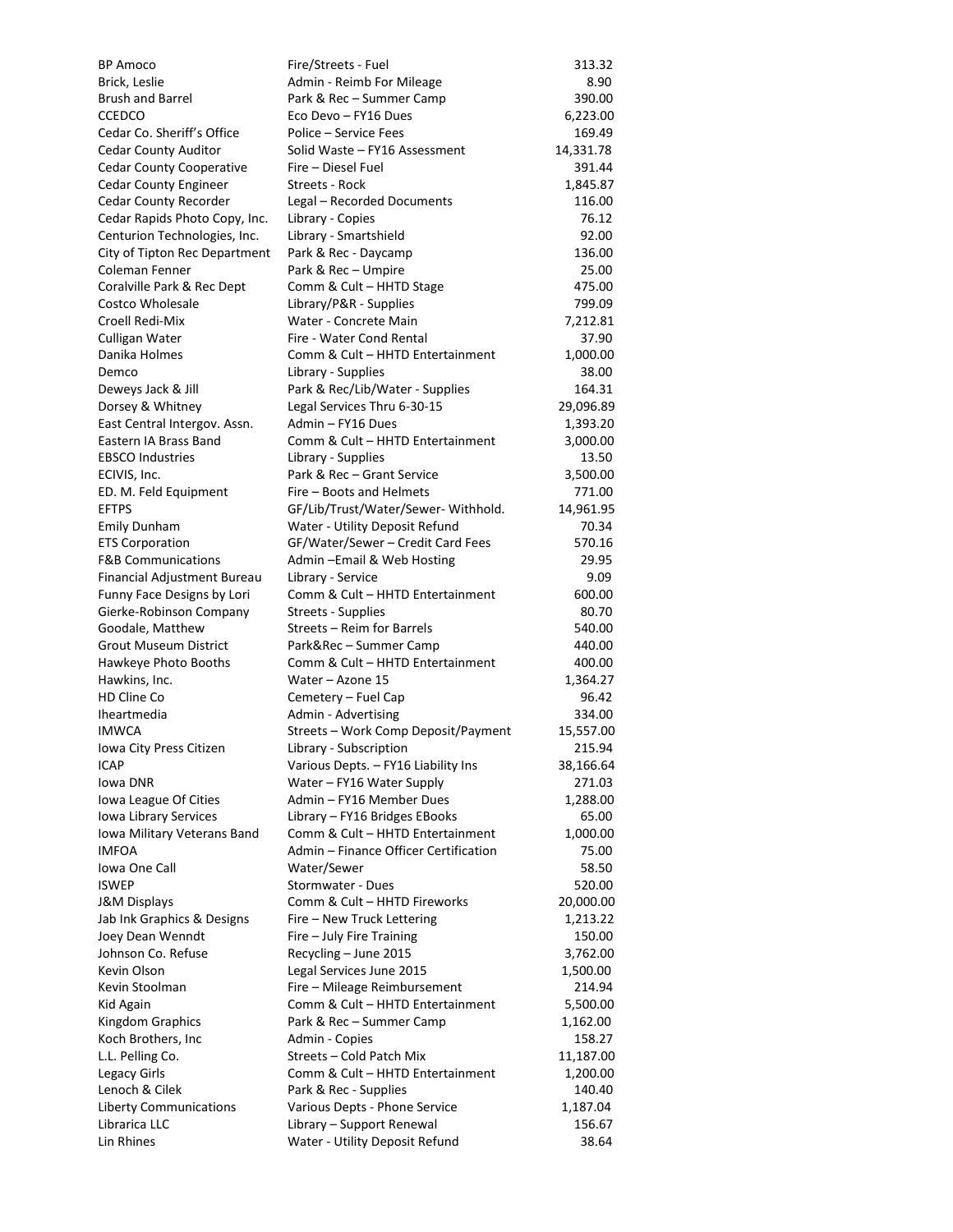| Linn County R.E.C.                | <b>Streets - Utilities</b>                             | 138.00          |
|-----------------------------------|--------------------------------------------------------|-----------------|
| Lynch's Excavating                | Streets/stormwater – Service projects                  | 7,719.40        |
| Lynch's Plumbing                  | Sewer - Service                                        | 145.00          |
| M&M Golf Cars LLC                 | Comm & Cult - HHTD                                     | 470.00          |
| MacBride Raptor Project           | Library - Summer Program                               | 150.00          |
| Matt Hudson                       | Park & Rec - Refund                                    | 35.00           |
| Menards                           | Streets - Supplies                                     | 116.39          |
| Midwest Janitorial Service        | Lib/TH/Adm/Police - Cleaning                           | 646.56          |
| Mike & the Ike Turners            | Comm & Cult - HHTD Entertainment                       | 350.00          |
| Niabi Zoo                         | Comm & Cult - HHTD Entertainment                       | 550.00          |
| Nick Tate                         | Water - Utility Deposit Refund                         | 26.16           |
| Overdrive                         | Library - Audiobooks & EBooks                          | 552.94          |
| Parkside Tire & Wrecker           | Streets - Tires for Skidloader                         | 1,067.07        |
| Payroll Expense                   | Payroll Expense - 7/1 - 7/17/15                        | 62,442.58       |
| Paul Stagg                        | Water - Mileage Reimbursement                          | 385.82          |
| Physio-Control Inc.               | Fire - Power Supply                                    | 269.40          |
| Pitney Bowes Global               | Library - Postage Machine                              | 120.00          |
| Pitney Bowes Inc                  | Admin - Postage Machine                                | 208.50          |
| Pitney Bowes Purchase             | Adm/Water/Sewer - Postage                              | 500.00          |
| Plunkett's Pest Control           | Admin/TH - Pest Control                                | 95.18           |
| Port 'O' Jonny                    | Cemetery/Park & Rec/Comm - Service                     | 1,042.00        |
| <b>Pyramid Services</b>           | Fire/cemetery - Supplies                               | 1,863.44        |
| Qc Analytical Services            | Sewer - Testing                                        | 647.00          |
| <b>Quill Corp</b>                 | Police/Library/Admin/Water - Supplies                  | 337.40          |
| Rick E Brammer                    | Comm & Cult - HHTD Entertainment                       | 175.00          |
| <b>River Products</b>             | Streets - Roadstone                                    | 865.44          |
| <b>Richard Giese</b>              | Water - Utility Deposit Refund                         | 71.34           |
| S & G Materials                   | Streets - Gravel                                       | 364.80          |
| Shanelle M Peden                  | Cable - Video meetings                                 | 75.00<br>410.46 |
| Supplyworks                       | Town Hall/Lib/Adm/Police - Supplies                    |                 |
| Susan Soper<br>Terence J Goerdt   | Water - Utility Deposit Refund                         | 70.34<br>350.00 |
| The Gazette                       | Admin - Building Inspections<br>Library - Subscription | 16.33           |
| Thomas Litterer                   | Water - Utility Deposit Refund                         | 58.50           |
| The Shedd Aquarium Society        | Park & Rec - Summer Camp                               | 1,179.00        |
| Trans-Iowa Equipment              | RUT - Street Supplies                                  | 768.87          |
| Treasurer State Of Iowa           | Iowa Sales Tax & state W/H                             | 2,803.00        |
| <b>Trugreen Processing Center</b> | Park&Rec - Service Lions Field                         | 370.00          |
| <b>Tyler Technologies</b>         | Adm./Water/Sewer/Cemetery - Software                   | 8,378.00        |
| University Of Iowa: State         | Water - Testing                                        | 125.00          |
| UPS                               | Library/Sewer - Shipping                               | 93.78           |
| Upstart                           | Library - Supplies                                     | 10.00           |
| US Bank Corporate Card            | Water - Lodging & Meals                                | 729.58          |
| US Bank Equipment Finance         | Library - Copier Contract                              | 300.80          |
| Veenstra & Kimm                   | GR/Water - various eng.                                | 2,150.78        |
| Verizon Wireless                  | Various Depts - Phone Service                          | 781.28          |
| Wageworks                         | Flex - Hcfsa2014                                       | 20.00           |
| Walmart                           | Library - Supplies                                     | 308.84          |
| West Branch Animal Clinic         | GF-Animal Contract                                     | 125.00          |
| West Branch Ford                  | Police - Service                                       | 42.14           |
| <b>West Branch Repairs</b>        | Fire - Batteries                                       | 164.95          |
| West Branch Times                 | GF/Water-Publications                                  | 1,778.76        |
| Westech Engineering               | Water - Fan Blade                                      | 448.45          |
| WEX Bank                          | Police/Cem/Streets - Fuel                              | 1,655.83        |
| Wildwood Smokehouse               | Comm & Cultural - HHTD Entertainment                   | 800.00          |
| Windstar Lines                    | P&R - Bus Trip Balance                                 | 1,078.20        |
| Zephyr Copies & Design            | Admin/Comm & Cult - Banner                             | 1,025.00        |
|                                   | <b>Grand Total</b>                                     | 315,462.19      |
| <b>Fund Totals</b>                |                                                        |                 |
| 001 General Fund                  | 169,620.34                                             |                 |
| 022 Civic Center                  | 662.40                                                 |                 |
| 031 Library                       | 15,809.55                                              |                 |

036 Tort Liability 44,280.67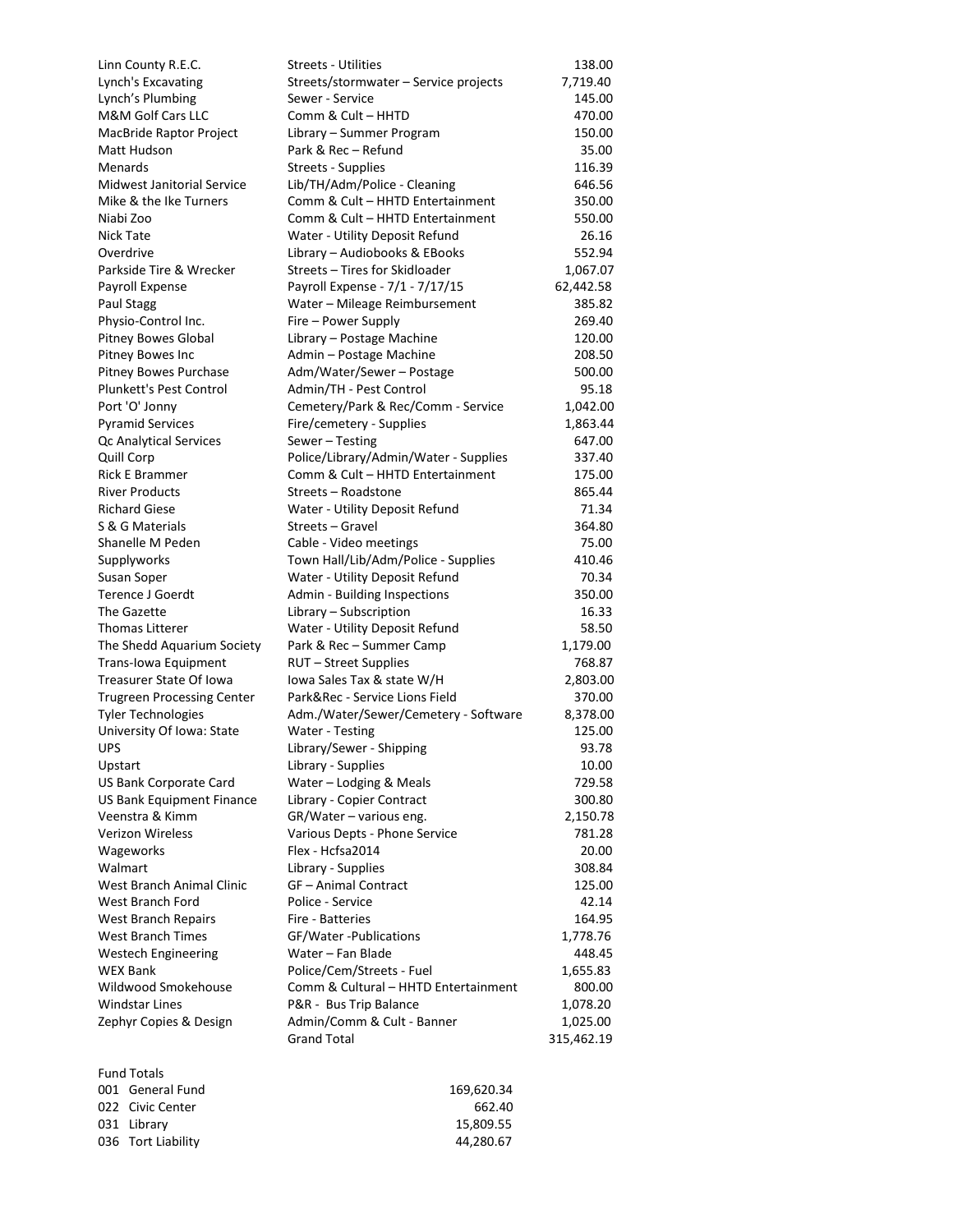| 110 Road Use Tax           | 17,683.00  |
|----------------------------|------------|
| 112 Trust and Agency       | 3,407.97   |
| 600 Water Fund             | 30,770.98  |
| 610 Sewer Fund             | 32,161.88  |
| 740 Storm Water Utility    | 1.045.40   |
| 950 BC/BS Flexible Benefit | 20.00      |
| <b>Grand Total</b>         | 315,462.19 |

### **COMMUNICATIONS/OPEN FORUM**

Sally Peck, 223 N. Downey, asked the City Council to impose a moratorium on tree trimming in West Branch by Alliant Energy. Ms. Peck suggested that a committee be formed to investigate the issue. She asked how many more trees were going to be trimmed and whether or not homeowners were notified.

### **PUBLIC HEARING/NON-CONSENT AGENDA**

Second Reading of Ordinance 731, amending the Code of Ordinances of the City of West Branch by transferring the responsibilities of the Zoning Board of Adjustment into a New Chapter of Said Code of Ordinances./Move to action.

Motion by Stevenson, second by Pierce to approve Ordinance 731. AYES: Stevenson, Pierce, Miller, Ellyson, Shields. Motion carried.

Third Reading of Ordinance 732, amending the *Standards for Signage Design and Display* found in the Appendix to the Code of Ordinances of the City of West Branch, Iowa./Move to action. Shields requested that the city staff look into the enforcement of sign maintenance. Motion by Shields, second by Pierce to approve Ordinance 732. AYES: Shields, Pierce, Ellyson, Stevenson, Miller. Motion carried.

#### ORDINANCE NO. 732

# AN ORDINANCE AMENDING THE STANDARDS FOR SIGNAGE DESIGN AND DISPLAY FOUND IN THE APPENDIX TO THE CODE OF ORDINANCES OF THE CITY OF WEST BRANCH, IOWA.

**1.** BE IT ENACTED by the City Council of West Branch, Iowa, that the Appendix of the Code of Ordinances of the City of West Branch, Iowa is hereby amended by deleting the last sentence in Section II of the *Standards for Signage Design and Display* in its entirety and inserting in lieu thereof: **Only the following signs shall be permitted in the Heritage Square area, including South Downey Street and the intersections of South Downey with Wetherell Street and Main Street: a. Applied signs.**

**b. Projecting signs on the east side of the Heritage Square area.**

- **2.** This amendment to the ordinance shall be in full effect from and after its publication as by law provided.
- 3. All ordinances or parts of ordinances in conflict with the provisions of this ordinance are hereby repealed.
- 4. If any section, provision, or part of this ordinance shall be adjudged to be invalid or unconstitutional, such adjudication shall not affect the validity of this ordinance as a whole or any part, section, or provision thereof not adjudged invalid or unconstitutional.

Passed and approved this 20th day of July, 2015.

| First Reading:  | June 1, 2015  |  |
|-----------------|---------------|--|
| Second Reading: | June 29, 2015 |  |
| Third Reading:  | July 20, 2015 |  |

Colton Miller, Mayor Pro Tem

Attest:

Matt Muckler, City Administrator/Clerk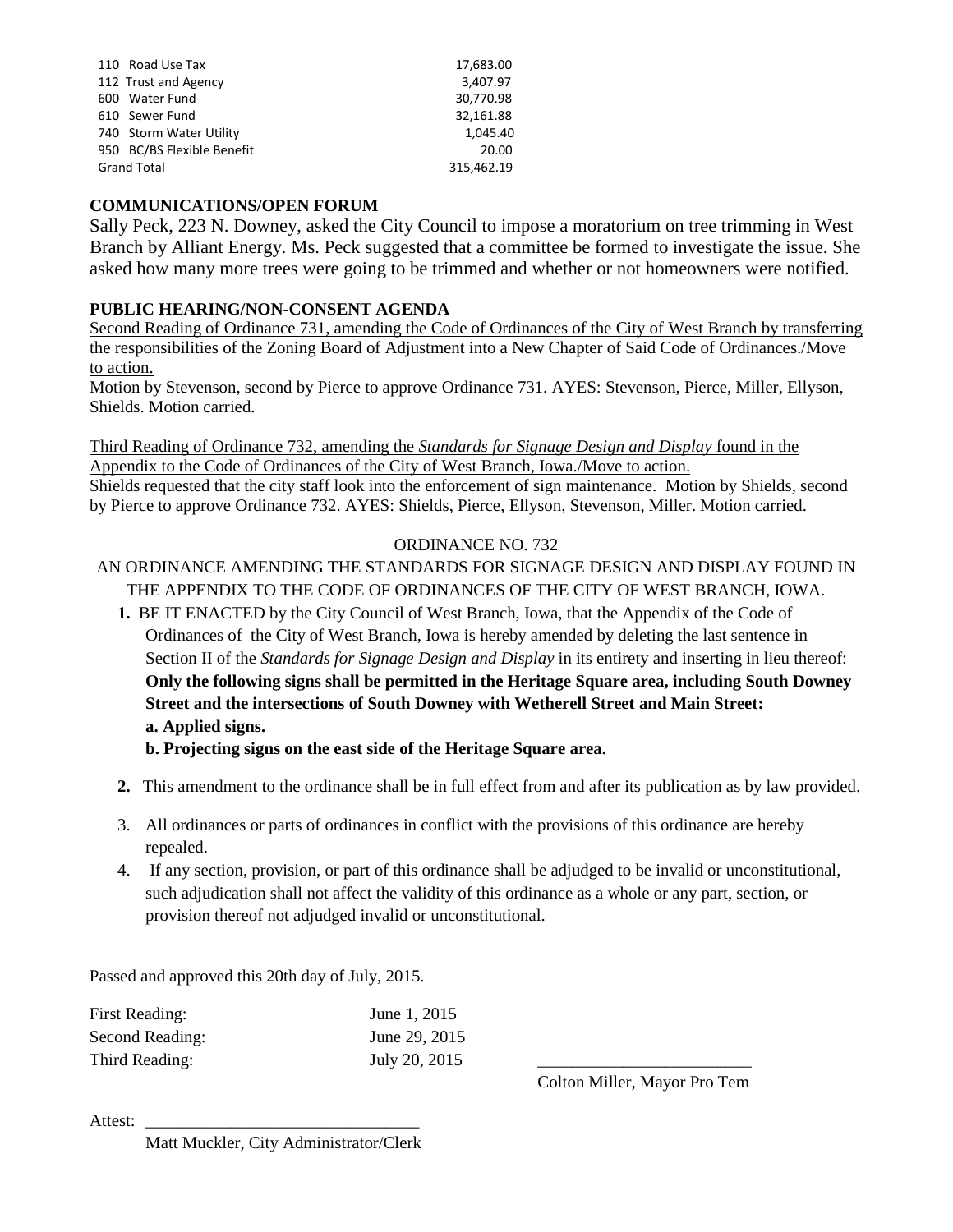Second Reading of Ordinance 733, adopting the existing City Code of the City of West Branch, Iowa as the Code of Ordinances of the City of West Branch, Iowa, 2015./Move to action. Motion by Pierce, second by Ellyson to approve Ordinance 733. AYES: Pierce, Ellyson, Miller, Stevenson, Shields. Motion carried.

Resolution 1356, suspending the Class C Liquor License with Living Quarters, Outdoor Service and Sundays Sales in the name of Pamella Miller, D/B/A Greenview Cocktail Club./Move to action. Pamella Miller, 3064 Wintergreen Drive, Iowa City, IA, apologized for not being in attendance for the June 29, 2015 City Council Meeting. Ms. Miller reported that there were trespassers recently at night at Fox Run Golf & Country Club. She stated that several items were damaged by students of Regina and West Branch High School, including golf carts. The ownership of the golf course is seeking restitution from the people that they feel are responsible for the damage. Ms. Miller reported that her son and granddaughter were both present for a bonfire that was held on a night when noise complaints were made. Councilperson Stevenson stated that City Council Members had expressed concern when the liquor license was issued at the June 29, 2015. Ms. Miller claimed no knowledge of this concern. Councilperson Pierce stated that the concern from the Council was a pattern of alcohol-related incidents over the last two years, which has required a considerable amount of staff time from West Branch Police Department. This has led to questions about whether or not the business was responsible enough to handle a liquor license. Stevenson asked how directly Ms. Miller was involved in the day-to-day operations of the business. Ms. Miller responded that her son, Derrick Miller, is currently in charge of the day-to-day operations of the business, but that she planned to take a more pronounced role in the management of the facility in the future. Pierce stated that he had visited the facility several times during normal operating hours over the last few weeks and was concerned that the clubhouse was not staffed and locked up, citing a lack of on-site management of the facility. Mayor Pro Tem Miller stated that he was concerned that the license holder was not present at June 29<sup>th</sup> Council Meeting and was unaware of the City's concerns with this license. Councilperson Ellyson asked for the dates of the noise complaints. Ms. Miller stated that the first complaint took place on July 1<sup>st</sup> and that the ownership allowed her granddaughter and friends to be present on the golf course that evening. At least one other complaint took place the following week. City Attorney Olson reviewed the administrative code with the council and discussed the following issues: 1) cleanliness of the premises, 2) working toilet facilities, 3) water facilities, 4) financial standing and reputation, and 5) problems that have required the attention of the West Branch Police Department. Olson stated that the Greenview Cocktail Club has had deficiencies in all of these areas. The Cedar County Environmental Health and Zoning Office, West Branch Public Works Department, West Branch Police Department, and West Branch Administrative Office were all involved in a recent inspection of the building. An illegal water connection from a well was made to the clubhouse earlier in 2015. That resulted in the water being turned off in the building and a lack of restroom availability to patrons. Utility bills have routinely gone unpaid over the last several years and the West Branch Police Department has been called to the scene for noise complaints and parties that involved underage drinking. Olson expressed concern with the two recent noise complaints and the numerous complaints in various aspects of the business. Ellyson stated that the day-to-day manager of the facility has failed to manage the facility properly and that situation has an adverse effect on the entire community. Pierce expressed concern that the day-to-day manager was present the night of July 1, 2015 when complaints were made about noise recently. Peirce also stated that he has no confidence that the recent complaints were out of character, rather he was more concerned about the pattern of multiple problems over a period of several years. Motion by Stevenson, second by Ellyson to approve Resolution 1356. AYES: Stevenson, Ellyson, Miller, Shields, Pierce. Motion carried.

Resolution 1357, approving Change Order Number Two, increasing the contract amount by \$500.00 to L.L. Pelling Company, Inc. for the Parkside Drive Road Improvements Project./Move to action.

Eric Gould, Veenstra  $&$  Kimm stated that the change order was necessary to raise a sanitary sewer manhole about six inches that was in the travelled portion of the driveway.

Motion by Ellyson, second by Stevenson to approve Resolution 1357. AYES: Ellyson, Stevenson, Shields, Miller, Pierce. Motion carried.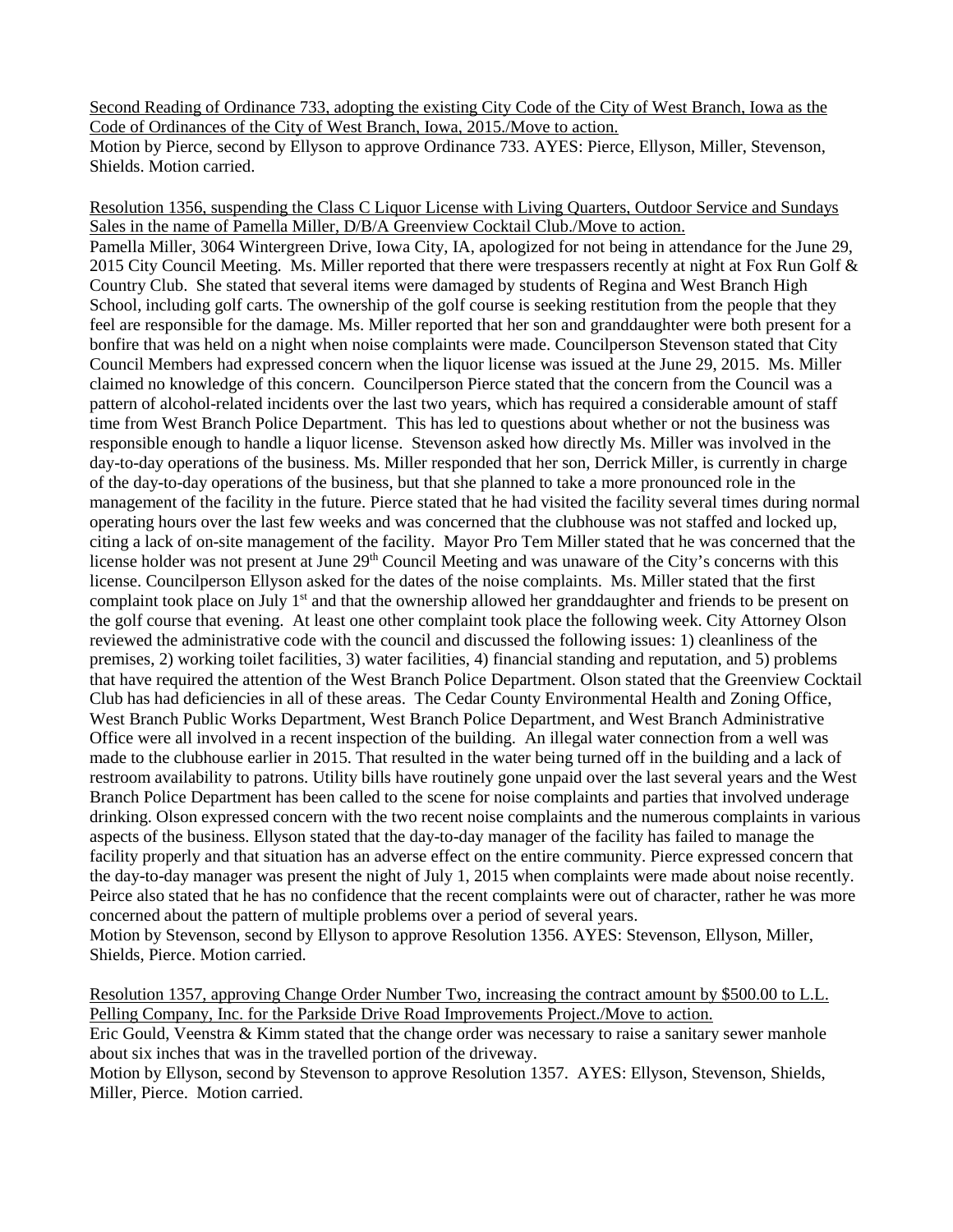Resolution 1358, approving a Federal-aid Agreement for a City Highway Bridge Program Project with the Iowa Department of Transportation./Move to action.

Larry Spellerberg, with the West Des Moines, IA Veenstra & Kimm Office stated that his firm has reviewed the agreement and stated that the agreement is a standard federal aid agreement provided by the Iowa Department of Transportation. The City has been awarded \$1 million, which can be used for engineering, right-of –way acquisition (if needed) and construction. The City is required to match 20% of the total project cost up to \$1 million. Muckler stated that the City's match is planned for year three of the City's Capital Improvement Plan. Spellerberg stated that the City has three years to complete the letting of the project and that construction could take place after that.

Motion by Pierce, second by Ellyson to approve Resolution 1358. AYES: Pierce, Ellyson, Stevenson, Shields, Miller. Motion carried.

Resolution 1359, approving a user agreement with the Iowa Department of Public Safety./Move to action. Chief Horihan stated that the agreement is for the system that allows officers to view driver's licenses, criminal histories and vehicle registration information.

Motion by Pierce, second by Shields to approve Resolution 1359. AYES: Pierce, Shields, Miller, Ellyson, Stevenson. Motion carried

#### Resolution 1360, approving the purchase of radio equipment by the West Branch Fire Department in the amount of \$145,753.69./Move to action.

Chief Stoolman stated that this would replace the Fire Department's portable radios. Currently, each firefighter carries two radios, one for Cedar County and one for Johnson County. The new radios will communicate with both counties and are P-25 compatible. Muckler stated that this would spend out the remainder of the local option sales tax funds that were approved by the voters for the West Branch Fire Department in 2010. Motion by Ellyson, second by Shields to approve Resolution 1360. AYES: Ellyson, Shields, Stevenson, Miller, Pierce. Motion carried.

Resolution 1361, hiring three youth counselors as temporary Parks and Recreation employees for the City of West Branch, Iowa and setting the salary for the positions for fiscal year 2015-2016./Move to action. Parks & Rec Director Russell stated that all three candidates have experience working as staff to summer camps

and/or athletic camps.

Motion by Pierce, second by Ellyson to approve Resolution 1361. AYES: Pierce, Ellyson, Miller, Stevenson, Shields. Motion carried.

### Resolution 1363, approving Beranek Park volleyball court upgrades./Move to action.

Rob Decker, HBK Engineering, stated that he would work with Volunteer Roger Laughlin to lay out the corners of volleyball courts so that the volunteers and city staff can complete the project. Lights will come later. Stevenson asked about the cost. Muckler stated that local option sales tax would pay for the project, which was estimated at \$22,000, but that the project would cost less due to the fact that volunteer would be involved in the construction of the project. The Parks and Recreation Commission voted on July 16, 2015 to move forward with the project. Shields asked if Alliant poles could be used on the project. Pierce spoke in favor of providing temporary lighting for this year's end of the season volleyball tournament. Roger Laughlin spoke about how he would go about completing the project. Russell stated that poles and netting system would cost \$3,700. HBK will provide funding options for lighting.

Motion by Shields, second by Pierce to approve Resolution 1363 in an amount not to exceed \$10,000 on the construction costs of the project, excluding the cost for lights, without further approval from the Council. AYES: Shields, Pierce, Stevenson, Miller, Ellyson. Motion carried.

#### Resolution 1370, awarding \$855,000 General Obligation Corporate Purpose Bonds, Series 2015./Move to action.

Olson stated that the ten-year bond issue is callable in June of 2021 and the low bidder was Bankers' Bank, Madison, WI in association with Community State Bank, West Branch, IA. Miller spoke about the options that the call feature provides the Council in terms of future financing decisions.

Motion by Stevenson, second by Shields to approve Resolution 1370. AYES: Stevenson, Shields, Miller, Ellyson, Pierce. Motion carried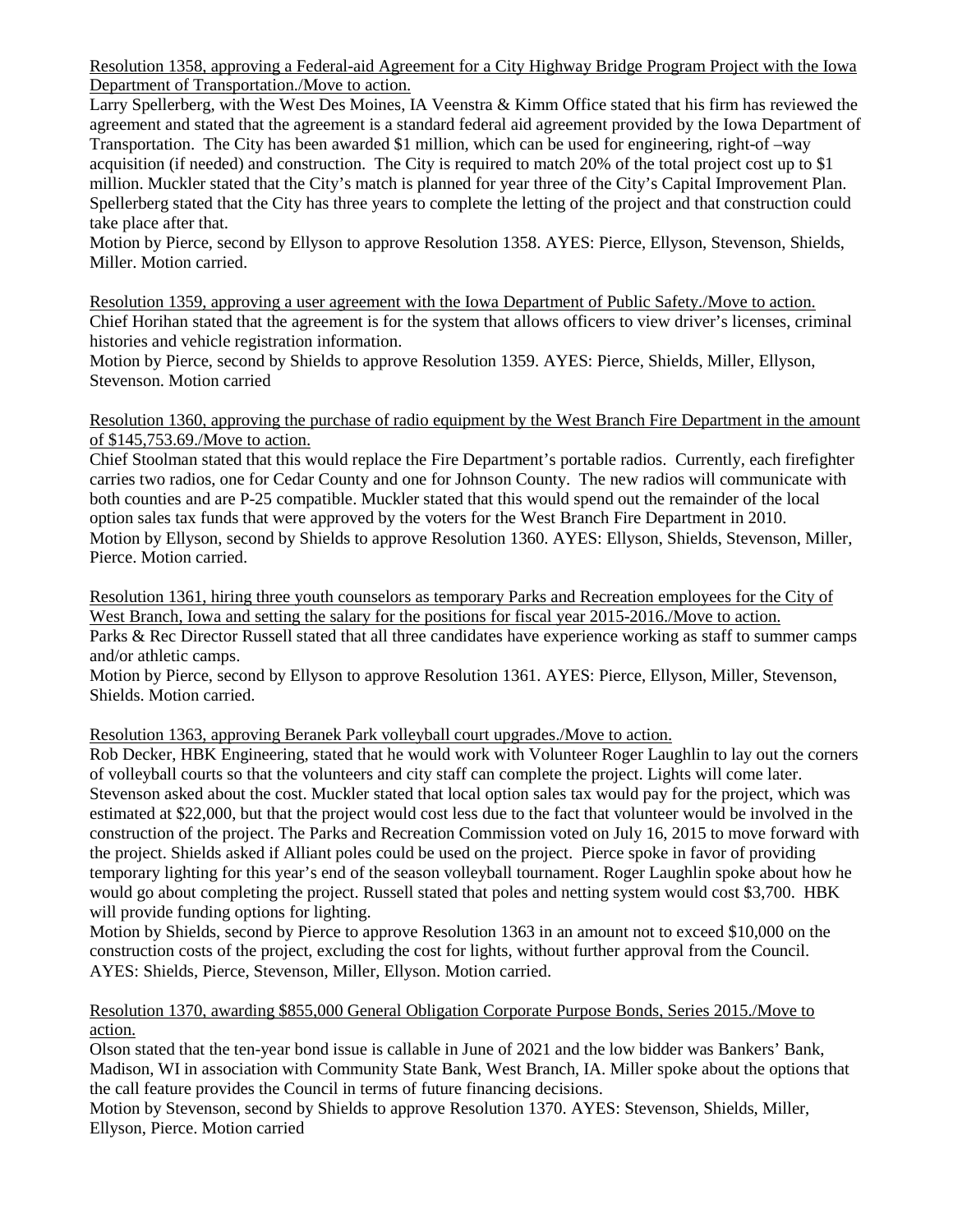### **CITY STAFF REPORTS**

### Park & Recreation Director Melissa Russell – Hoover's Hometown Days

Russell and Muckler spoke about the schedule of events and provided vendor information. Friday evening activities will start at 4:45 p.m. on August  $7<sup>th</sup>$  with a full slate of events. KCRG will be broadcasting their "Our Town" series from West Branch that evening. Muckler complemented the job that has been done by Library Director Nick Shimmin in the development of the Hooverdays.org website. Pierce asked about parade entries and Russell responded that we have only received fifteen parade thus far. Registrations are available on the Hooverdays.org website.

#### Parks & Recreation Director Melissa Russell – August 3, 2015 City Council Work Session at Heritage Square, 6:00 p.m. on Monday August 3, 2015.

Muckler stated that this work session will discuss various design options for the Heritage Square area. Preservation Commission members Lou Picek and Peggy Jeffries will make presentations to the Council. The Work Session will take place at Heritage Square.

#### Public Works Director Matt Goodale – Paul Stagg's Certification from the Association of State Floodplain Managers, Inc. (ASFPM) as an ASFPM Certified Floodplain Manager.

Goodale stated that Stagg traveled to Kansas City, MO and spent a week training and testing. He congratulated Stagg for his certification. Olson stated that this certification is important to have on staff. Stevenson stated that she felt this certification will be important for future development projects in West Branch.

#### Public Works Director Matt Goodale – Utility Truck/Snow Plow Purchase

Goodale stated that this truck would replace a gas engine snow plow that is less efficient. The truck can also be used for leaf pick-up and other projects.

#### Public Works Director Matt Goodale – College Street Bridge Repair Update

Goodale stated that Iowa Bridge & Culvert provided an estimate of approximately \$15,000 to repair the void located under the east side of the bridge. Spellenberg stated that a large void is located underneath the approach pavement on the east side of the bridge. He stated that a heavy wheeled load could cause the bridge to collapse, drop down into the creek, pushing forward on the abutment and possibly shear off the pile. A temporary repair that is being proposed by Iowa Bridge & Culvert is to drive steel pile on the sides of the bridge, run a steel beam sideways between those pile, shim between the beam and the existing timber pile on the bridge, which has a considerable amount of decay. That will allow Iowa Bridge & Culvert to backfill the void with lean-mix concrete. When the concrete is poured, it will push against the abutment, trying to shear off those decayed pile. The steel bean will reduce the risk of those piles shearing off, but Spellenberg emphasized that there was no guarantee that the pile will not shear. If the pile were to shear off during this process, one side of the bridge would likely drop into the creek. While this repair is relatively inexpensive compared to other options, there is some risk. Shields asked about the maximum load rating on the bridge after the repair. Spellenberg stated that current load rating is 15,000 pounds and the bridge should be monitored for movement after the repair is made. If there is some movement of the bridge, the load rating may need to be reduced even further. A school bus is an example of a vehicle that would be allowed on the bridge. Not many vehicles that weigh more than a school bus would weigh less than 15,000 pounds. Spellenberg stated that this repair will hopefully allow the City to reopen the bridge until the new bridge is constructed. Construction of the new bridge is expected to take place in approximately two years.

#### Public Works Director Matt Goodale – Letter from Iowa Dept. of Natural Resources regarding a complaint concerning dead grass on the east side of Baker Avenue, south of Tidewater Drive.

Goodale stated that an Iowa DOT truck was stuck in this area during the past winter and dumped a load of salt in this ditch. The salt killed a large grassy area in front of the Day's Inn. The contamination has also affected a nearby farm field. Iowa DNR is asking the City to remediate this contamination. Muckler stated that the purpose of this staff report was to inform the Council of the situation and that city staff will follow-up on the IDOT, DNR and the city engineer concerning the spill. The contaminated area is in the project area for proposed road improvements on S. Downey Street.